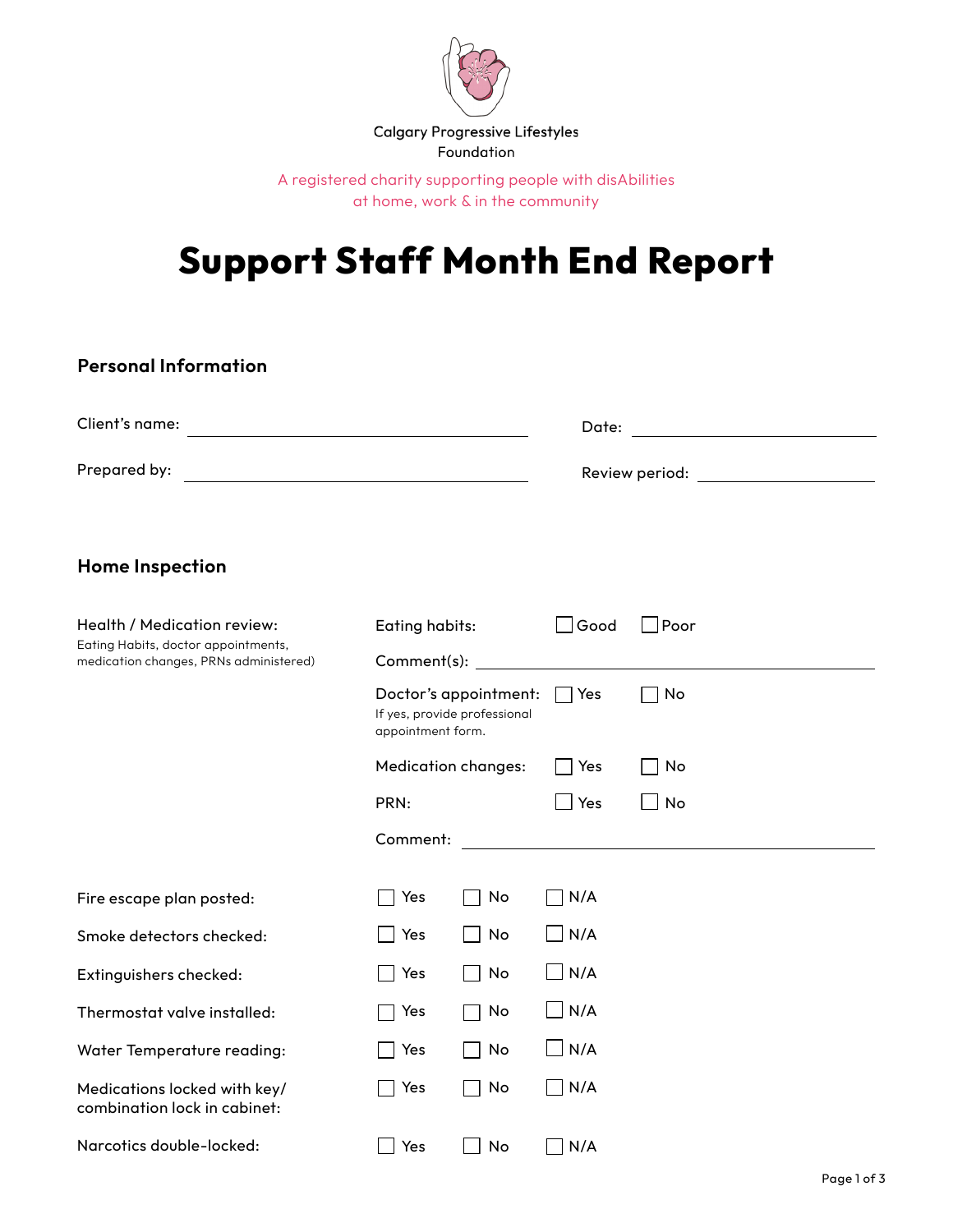## **Individual**

| Behaviours:<br>Report any changes in behaviours                                                                                    | No<br>Yes                                                                                                                                                                                                                                                               |
|------------------------------------------------------------------------------------------------------------------------------------|-------------------------------------------------------------------------------------------------------------------------------------------------------------------------------------------------------------------------------------------------------------------------|
|                                                                                                                                    | Changes:                                                                                                                                                                                                                                                                |
| Incident report:<br>Were ther any incident reports submitted?                                                                      | No<br>Yes<br>Date reported:                                                                                                                                                                                                                                             |
| <b>Client Rights:</b><br>How was the client supported to exercise<br>their rights? Give examples.                                  | <b>Contact Guardian</b><br>Privacy<br>Choices<br>Send & receive mail<br>Grievance procedure<br>To vote<br>To choose your religion<br>Leisure activities<br>To express feelings dignity<br>$\Box$ Medical services $\Box$ To make friends<br>Right to refuse<br>Example: |
| Abuse reporting and response protocol:<br>Discuss with client who to tell if something<br>happened that they did not like.         | Sexual Abuse<br><b>Physical Abuse</b><br><b>Emotional Abuse Negligence</b><br>Exploitation<br>Inappropriate use of Restrictive Procedures<br>Contact:<br>Support Worker<br>Guardian Case Manager                                                                        |
| AT-EI:<br>Maintenence completed.                                                                                                   | Yes<br>No<br>N/A<br>Details of Maintenance and date:                                                                                                                                                                                                                    |
| Individual personal goals:                                                                                                         | <u> 1989 - Johann Stein, marwolaethau a bhann an t-Amhain Aonaichte ann an t-Amhain Aonaichte ann an t-Amhain Aon</u>                                                                                                                                                   |
| ISP Goals: What ISP goals has the individual achieved this month? (refer back to the goals in current ISP)                         |                                                                                                                                                                                                                                                                         |
| 1.<br><u> 1989 - Johann Barn, mars ann an t-Amhainn an t-Amhainn an t-Amhainn an t-Amhainn an t-Amhainn an t-Amhainn an </u><br>2. |                                                                                                                                                                                                                                                                         |

3.